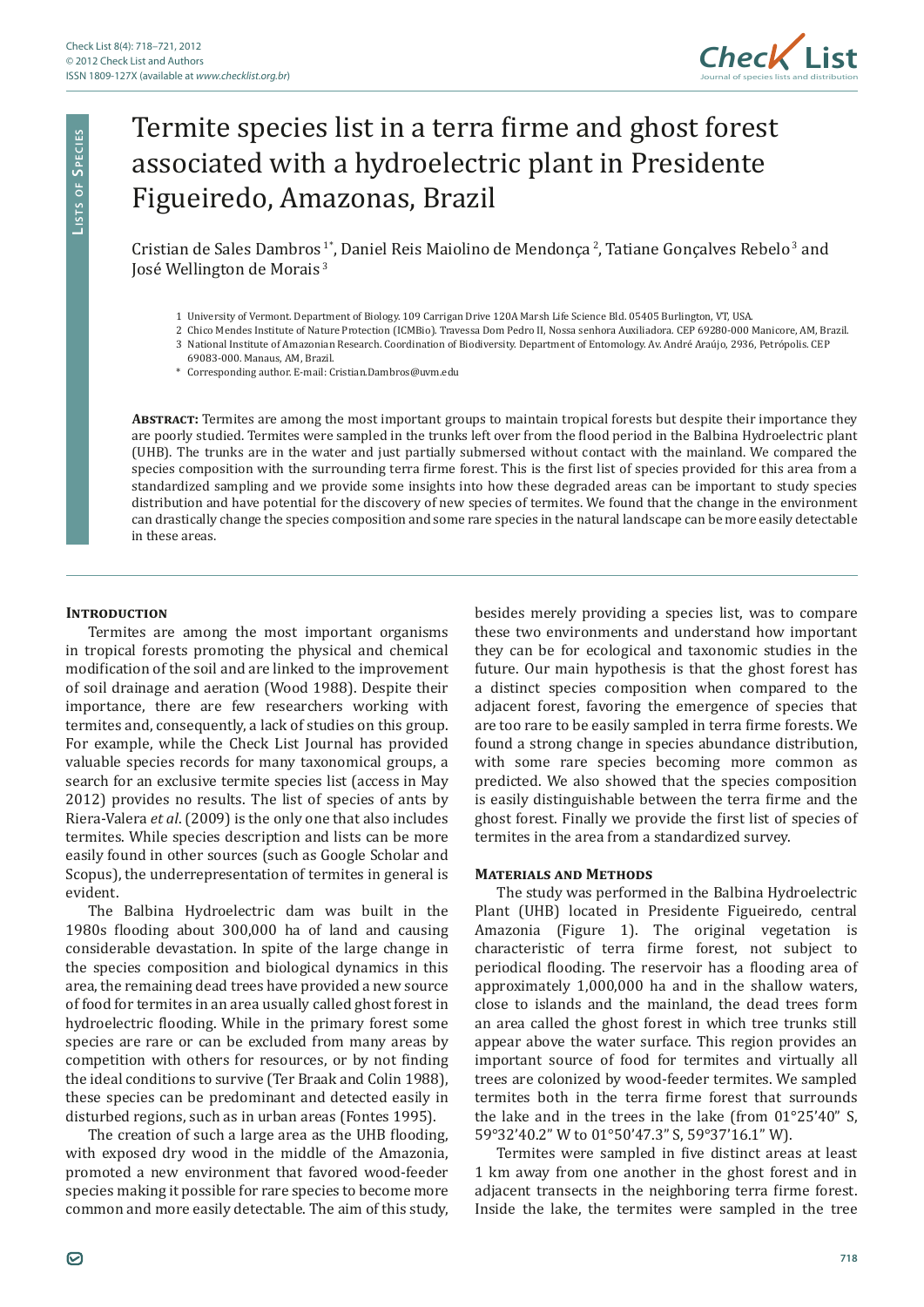trunks above the water level. To refine our description of species composition in the ghost forest, which was the main purpose of this study, we performed three additional transects in this area.

The lake transects included trunks in a range of 500m x 30m and the sampling area was delimited using a GPS device with a minimum precision of 3m. The sampling started 30 meters away from the margins to avoid the sampling on those trees that eventually have contact with the terra firme forest due to variations in the water level. The mainland transects were 100m long and 2m wide and the termites were sampled in five 5x2m subsamples 20m equidistant from one another , following a modification of the original Jones and Eggleton's transect (Jones and Eggleton 2000). Termites were sampled manually by three people for 20 minutes in each subsample in the terra firme forest and in all trunks in the ghost forest. The samples were taken in September 2010 in the ghost forest and in November in the terra firme forest. Differences in the methods for terra firme and ghost forest are due to different density of nests as they are much more densely distributed in the terra firme forest.

The termite identification was carried out following Constantino (1999) at the generic level and by comparing the specimens with material in the Invertebrate collection of the National Institute of Amazonian Research (INPA) and by comparing the specimens with species descriptions. All collected termites are deposited in the Invertebrate collection of INPA. Species were assigned to feeding guilds based on morphological and nesting traits previously described (see Table 1; Mathews 1977; Constantino 1999).

We recorded the number of species in each transect and compared the terra firme and ghost forests in this respect. Based on the ratio of unique specimens and duplicates in each sample we used the Chao-2 estimator of species richness (Chao 1987) to estimate the extent to which species richness is underestimated.

To determine if the plots in each area had a distinct and estimated number of species, we performed a Wilcoxon signed-rank test comparing the two groups of samples (terra firme and ghost forest).

To compare the species composition in the areas (using transects as units) we performed the same test using as a measure the ordination scores of the first axis of the Principal Component Analysis (PCoA) by means of the Jaccard Similarity index. In this test, we were able to evaluate if the species composition is distinct between the two areas and if, using only the species composition, we would be able to predict whether the area is a terra firme or ghost forest transect.

All analyses were performed in R program version 2.12 (R Development Core Team, 2010).

### **Results and Discussion**

In a total of 192 colonies surveyed in the ghost forest and 79 nests in the terra firme forest, we found a total of 26 species – 16 in the terra firme forest and 16 in the ghost forest (Table 1; Figure 2). We found a surprisingly high number of species in the ghost forest, including species that are too rare to be detected in most surveys in terra firme forests, as species from *Rugitermes* and *Gliptotermes* genus (not detected by Apolinário and Martius 2004; Ackerman *et al*. 2009 and Barros *et al*. 2002, for example). However, the overall number of species recorded in the terra firme forest was lower than the estimated for both areas (17 and 22, respectively) and far lower than detected in many previous studies in Central Amazonia (Martius *et al*. 1996; Davies *et al.* 2003; Ackerman *et al.* 2009). This is due to two main reasons. First, the sampled area was smaller than in most studies and our intention here was not to intensively sample in the terra firme forest, but to compare against the ghost forest species composition. Second, all the sample areas in the terra firme forest are in the same altitudinal level because the areas are all at the same distance from the margin of the lake. We have found, in other areas in central Amazonia, that the turnover of species is associated with the altitudinal gradient (*data not published*) because many environmental conditions that cause species turnover (Davies *et al.* 2003; Roisin and Leponce 2004) are associated to elevation (Magnusson *et* 



**Figure 1.** Localization of the Balbina Hydroelectric plant and the sampling points in the ghost forest. The green area represents the terra firme forests and the red dots represent the sampling areas. The terra firme sampling plots are not represented but are in the same areas as the five ghost forest samples.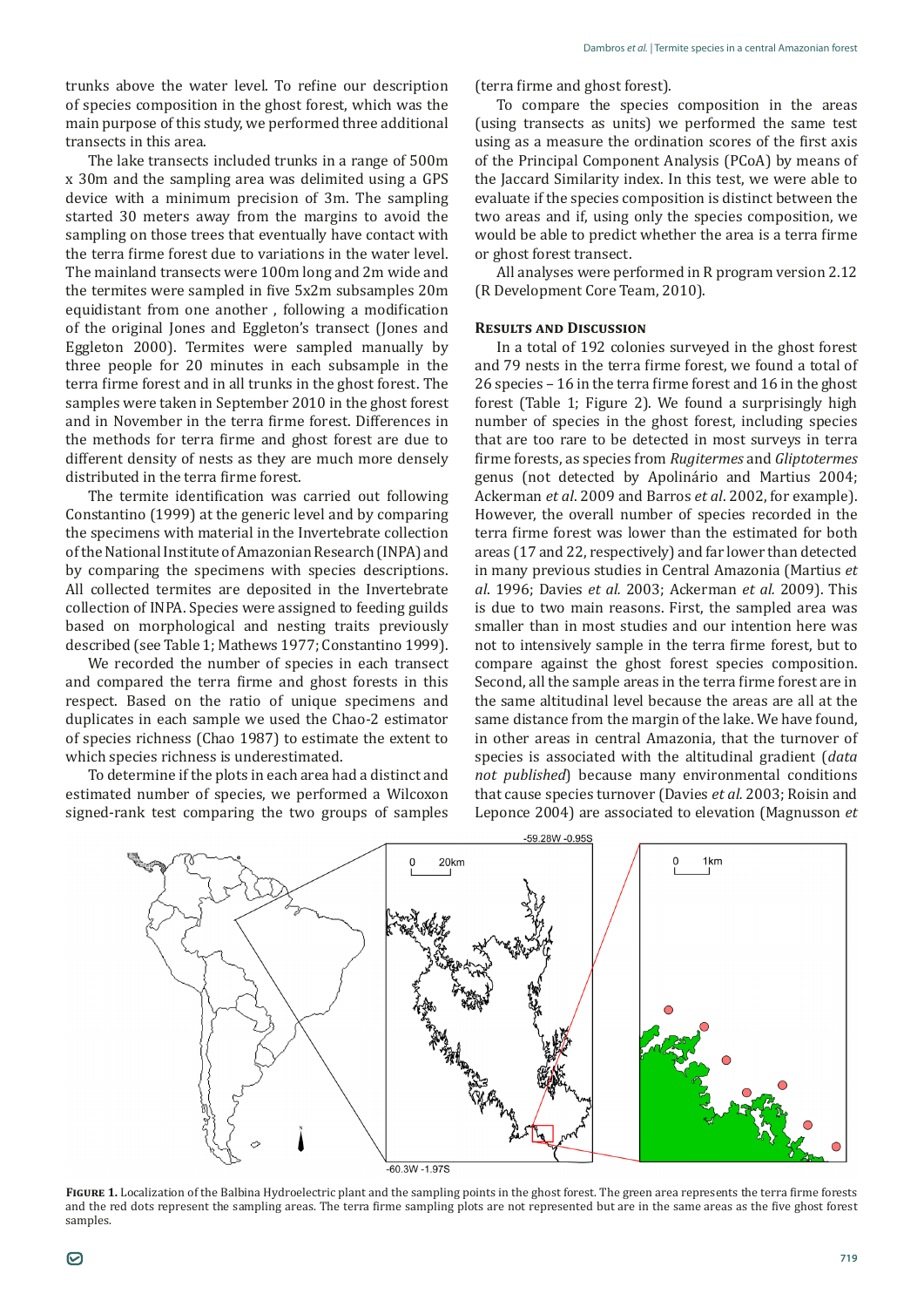*al.* 2005) and, consequently, the species composition tend to be similar in the same isoclines. Moreover, the effects of the fragmentation due to flooding must be affecting the surrounding forest, reducing the number of species that can be found close to the margins and increasing the similarities between all portions. It is worth noting, in this respect, that we could not find humus feeders in the terra firme forest and this group is likely to be more affected by fragmentation processes (Davies 2002).

 The richness per plot, comparing the local plots, was higher in the terra firme areathan in the ghost forest  $(W=41; d.f.=10.825; P=0.01)$ . Compared to the surrounding terra firme forest, the total number of species were the same, but the ghost forest areas tend to be less rich in the per plot comparison. Moreover, in the ghost forest, the identity of species tend to change more from one area to another (high turnover) while in the terra firme forest almost all found species tend to be present in all plots (low turnover). Finally, the number of colonies found in the ghost forest (192) was much higher than in the terra firme forest (79) because it is much easier to sample and find termites in the ghost forest, but the density of nests is much lower.

The most common species in the terra firme forest were *Syntermes molestus* (Burmeister, 1839) and *Nasutitermes* sp. 7, which we were not able to recognize among the *Nasutitermes* species inhabiting Central Amazonia. Many species were found in both areas, mainly of the *Nasutitermes* genus, including *N*. sp. 7, but the most common species in the ghost forest was *Termes hispaniolae* (Banks, 1918) followed by *Coptotermes testaceus* (Linnaeus, 1758) (Table 1; Figure 2). In general, the species composition was clearly distinct between the areas (W=45; d.f.=8.98; P<0.001; Figure 2). Our method, as any other, is not able to capture all species present in the terra firme forest due to the lower probability of detection of some species (MacKenzie 2005). Besides the clear differences between the habitats and we expect, with a higher sampling effort, that all species found in the ghost forest could be found in the terra firme forest, because the species in the ghost forest are a subset of the original species that lived in these areas, or came from the terra firme forest in a posterior colonization process.

In agreement with all differences in species richness, we detected a higher turnover of species in the ghost forest than in the terra firme forest. One surprising find of our study was that a degraded area, such as the ghost forest, at the same time that is an unsuitable environment for most species, may turn out to be an important tool for finding new wood-feeder species for the region since it is easy to detect very rare species. Moreover, this region can be an important area to study ecological dynamics because it is possible to detect all individuals in a biological community with almost 100% of certainty in a huge area absent of main predators (such as predator ants) and highly dependent on dispersion. Future studies carried out by taxonomists could also increase the number of known species for the region by providing the description of new species or broadening the range of distribution for many species additionally to those we were able to identify and list here. For example, most of the *Nasutitermes* species did not match any species found in this portion of Amazonia and/or already described species. More than provide a list of species, we extended the range of distribution of all species identified here to this area in central Amazonia and showed that some species have a higher potential of being found in open areas. This information can be used in the future to predict species distribution and potential species that can survive in open areas.

Table 1 shows a list of all species, the location, and the feeding groups. All species in the ghost forest were wood-feeders and, in terra firme areas, the wood-feeders were the most common group but other groups were also sampled.



**Figure 2.** Species distribution in the ghost and terra firme forests. The red and black squares represent the presence of a species in a ghost or terra firme forest transect respectively. The transects were ordered using the Jaccard similarity index in the PCoA analysis without previous separation of ghost and terra firme forest.